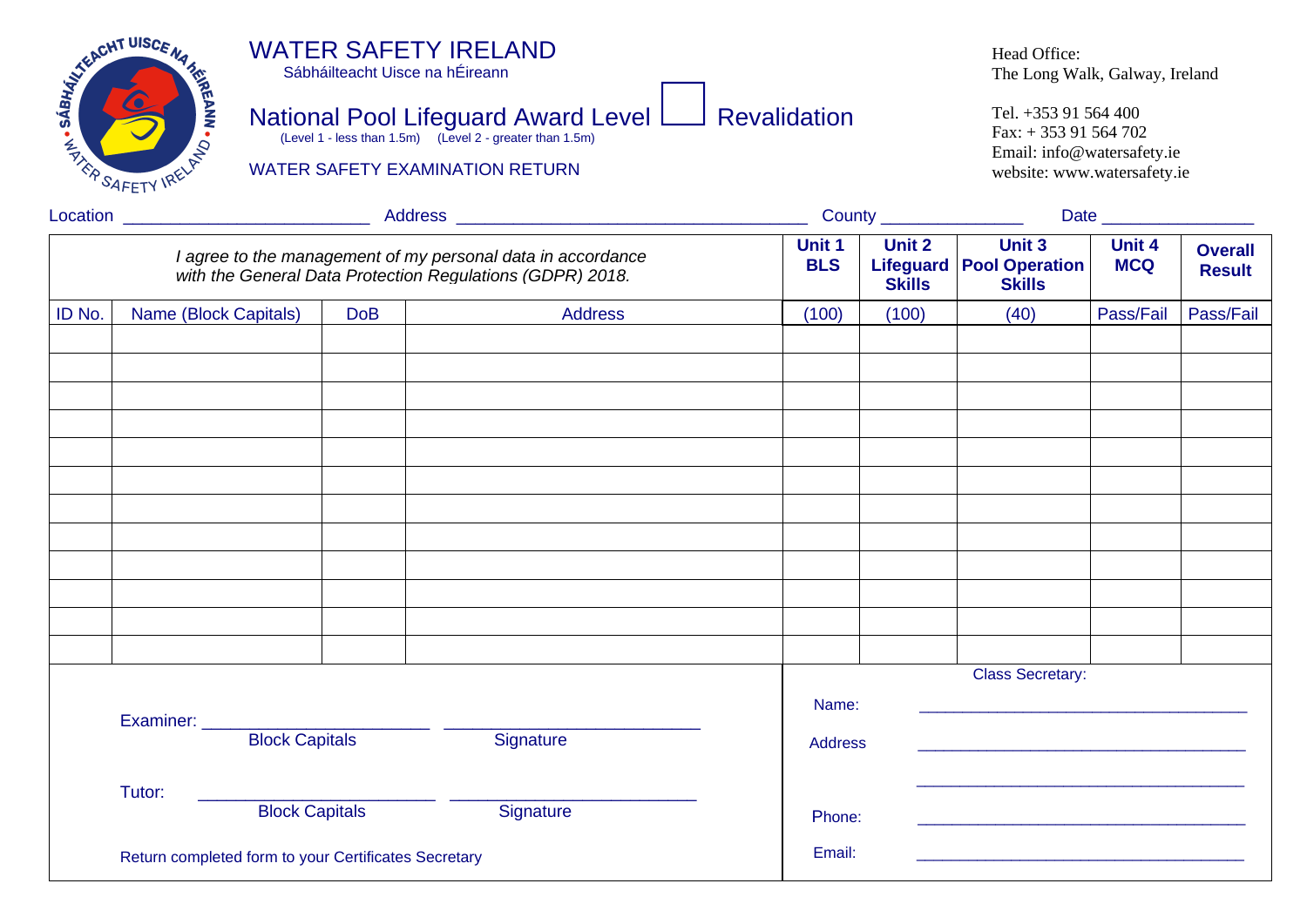## **National Pool Lifeguard Award Level 1 or 2 Revalidation Number 2 2 Number 2 2 Number 2 Number 2 Number 2 Number 2 Number 2 Number 2 Number 2 Number 2 Number 2 Number 2 Number 2 Number 2 Number 2 Number 2 Number 2 Number 2**

| No. | <b>Name</b> | <b>Demonstrate</b><br><b>Adult CPR,</b><br>AED and 2<br>person BVM<br>on an Adult | <b>Demonstrate</b><br>2 person<br>CPR on an<br><b>Adult</b><br><b>Manikin</b> | <b>Demonstrate</b><br>CPR on<br>Infant and/or<br><b>Child</b><br><b>Manikin</b> | Turn an unconscious<br>breathing casualty<br>from prone to supine<br>safely and place in the<br><b>Recovery Position</b> | Demonstrate how to<br>treat Conscious and<br><b>Unconscious</b><br>"Foreign Body<br>Airway Obstruction"<br>and Vomiting | . .<br>Sub-total       | Pass/Fail<br>Pass = $50$ or<br>more |
|-----|-------------|-----------------------------------------------------------------------------------|-------------------------------------------------------------------------------|---------------------------------------------------------------------------------|--------------------------------------------------------------------------------------------------------------------------|-------------------------------------------------------------------------------------------------------------------------|------------------------|-------------------------------------|
|     |             | <b>Manikin</b><br>50                                                              | $10$                                                                          | 10                                                                              | ${\bf 20}$                                                                                                               | 10                                                                                                                      | <b>Max mark</b><br>100 | $Fail = 49$ or<br>less              |
| 1.  |             |                                                                                   |                                                                               |                                                                                 |                                                                                                                          |                                                                                                                         |                        |                                     |
| 2.  |             |                                                                                   |                                                                               |                                                                                 |                                                                                                                          |                                                                                                                         |                        |                                     |
| 1.  |             |                                                                                   |                                                                               |                                                                                 |                                                                                                                          |                                                                                                                         |                        |                                     |
| 2.  |             |                                                                                   |                                                                               |                                                                                 |                                                                                                                          |                                                                                                                         |                        |                                     |
| 1.  |             |                                                                                   |                                                                               |                                                                                 |                                                                                                                          |                                                                                                                         |                        |                                     |
| 2.  |             |                                                                                   |                                                                               |                                                                                 |                                                                                                                          |                                                                                                                         |                        |                                     |
| 1.  |             |                                                                                   |                                                                               |                                                                                 |                                                                                                                          |                                                                                                                         |                        |                                     |
| 2.  |             |                                                                                   |                                                                               |                                                                                 |                                                                                                                          |                                                                                                                         |                        |                                     |
| 1.  |             |                                                                                   |                                                                               |                                                                                 |                                                                                                                          |                                                                                                                         |                        |                                     |
| 2.  |             |                                                                                   |                                                                               |                                                                                 |                                                                                                                          |                                                                                                                         |                        |                                     |
| 1.  |             |                                                                                   |                                                                               |                                                                                 |                                                                                                                          |                                                                                                                         |                        |                                     |
| 2.  |             |                                                                                   |                                                                               |                                                                                 |                                                                                                                          |                                                                                                                         |                        |                                     |

*Note 1: Only demonstrate "rescue breaths" if using BVM or own CPR Face Mask (Candidates should be trained in both) Note 2: Clean any shared equipment between users*

Candidates must achieve pass (50%) in each technique

**Examiner's Signature:\_\_\_\_\_\_\_\_\_\_\_\_\_\_\_\_\_\_\_\_\_\_ Venue\_\_\_\_\_\_\_\_\_\_\_\_\_\_\_\_\_\_\_\_\_\_\_\_\_ Date\_\_\_\_\_\_\_\_\_\_\_\_\_\_\_\_\_\_\_**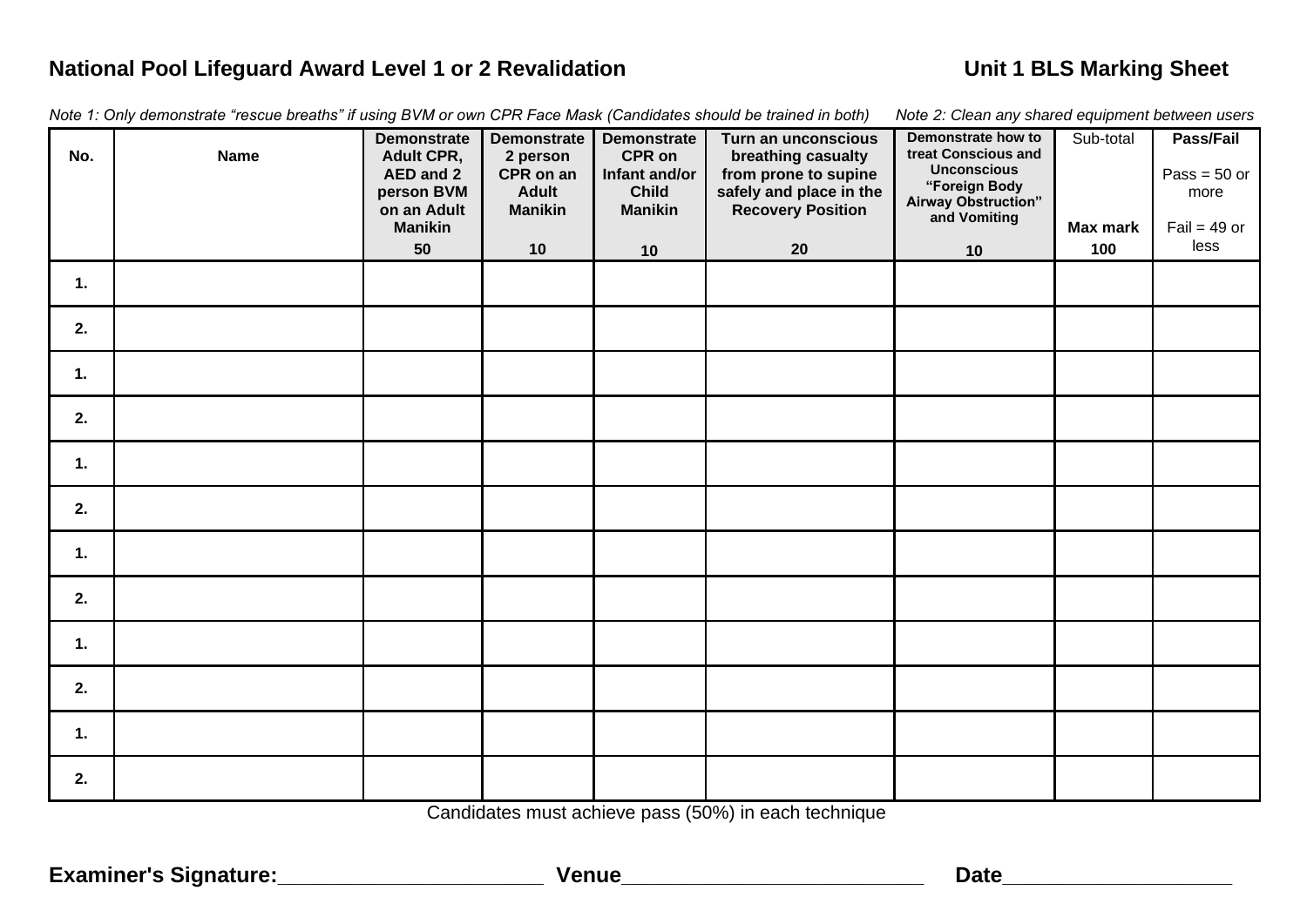# **National Pool Lifeguard Award Level 1 Revalidation Unit 2 - Lifeguarding Skills Marking Sheet**

| No. | <b>Name</b> | 150m Swim<br>frontcrawl (timed)<br>breaststroke &<br>lifesaving stroke<br>25m u/water,<br>retrieve 3 objects,<br>re-surface 3 times<br>$10$ | Demo.<br>1 land<br>based<br>rescues<br>10 | Demo. 1<br>non-<br>contact<br>rescue<br>with a<br>suitable<br>rescue<br>aid.<br>10 | <b>Demo. Front</b><br>Surface approach<br>and carry, Rescue<br>using a rescue<br>tube and a tired<br>swimmer assist.<br>(10m carry/tow)<br>30 | Demo. One<br>evasive<br>and one<br>defensive<br>technique<br>10 | Retrieve an<br>item from<br>deepest part of<br>pool, exchange<br>for manikin,<br><b>Demonstrate</b><br>shallow water<br>resuscitation.<br>10 | Demo.<br><b>Techniques</b><br>for Spinal<br><b>Injury</b><br>management<br>and boarding<br>in shallow<br>water<br>20 | Total<br>Max.<br>100 | Pass/Fail<br>Pass = $40$<br>or more.<br>$Fail = 39$<br>or less |
|-----|-------------|---------------------------------------------------------------------------------------------------------------------------------------------|-------------------------------------------|------------------------------------------------------------------------------------|-----------------------------------------------------------------------------------------------------------------------------------------------|-----------------------------------------------------------------|----------------------------------------------------------------------------------------------------------------------------------------------|----------------------------------------------------------------------------------------------------------------------|----------------------|----------------------------------------------------------------|
| 1.  |             |                                                                                                                                             |                                           |                                                                                    |                                                                                                                                               |                                                                 |                                                                                                                                              |                                                                                                                      |                      |                                                                |
| 2.  |             |                                                                                                                                             |                                           |                                                                                    |                                                                                                                                               |                                                                 |                                                                                                                                              |                                                                                                                      |                      |                                                                |
| 1.  |             |                                                                                                                                             |                                           |                                                                                    |                                                                                                                                               |                                                                 |                                                                                                                                              |                                                                                                                      |                      |                                                                |
| 2.  |             |                                                                                                                                             |                                           |                                                                                    |                                                                                                                                               |                                                                 |                                                                                                                                              |                                                                                                                      |                      |                                                                |
| 1.  |             |                                                                                                                                             |                                           |                                                                                    |                                                                                                                                               |                                                                 |                                                                                                                                              |                                                                                                                      |                      |                                                                |
| 2.  |             |                                                                                                                                             |                                           |                                                                                    |                                                                                                                                               |                                                                 |                                                                                                                                              |                                                                                                                      |                      |                                                                |
| 1.  |             |                                                                                                                                             |                                           |                                                                                    |                                                                                                                                               |                                                                 |                                                                                                                                              |                                                                                                                      |                      |                                                                |
| 2.  |             |                                                                                                                                             |                                           |                                                                                    |                                                                                                                                               |                                                                 |                                                                                                                                              |                                                                                                                      |                      |                                                                |
| 1.  |             |                                                                                                                                             |                                           |                                                                                    |                                                                                                                                               |                                                                 |                                                                                                                                              |                                                                                                                      |                      |                                                                |
| 2.  |             |                                                                                                                                             |                                           |                                                                                    |                                                                                                                                               |                                                                 |                                                                                                                                              |                                                                                                                      |                      |                                                                |
| 1.  |             |                                                                                                                                             |                                           |                                                                                    |                                                                                                                                               |                                                                 |                                                                                                                                              |                                                                                                                      |                      |                                                                |
| 2.  |             |                                                                                                                                             |                                           |                                                                                    |                                                                                                                                               |                                                                 |                                                                                                                                              |                                                                                                                      |                      |                                                                |

Candidates must achieve pass (50%) in each technique

**Examiner's Signature \_\_\_\_\_\_\_\_\_\_\_\_\_\_\_\_\_\_\_\_\_\_ Venue \_\_\_\_\_\_\_\_\_\_\_\_\_\_\_\_\_\_\_\_\_ Date\_\_\_\_\_\_\_\_\_\_\_\_\_\_\_\_\_\_**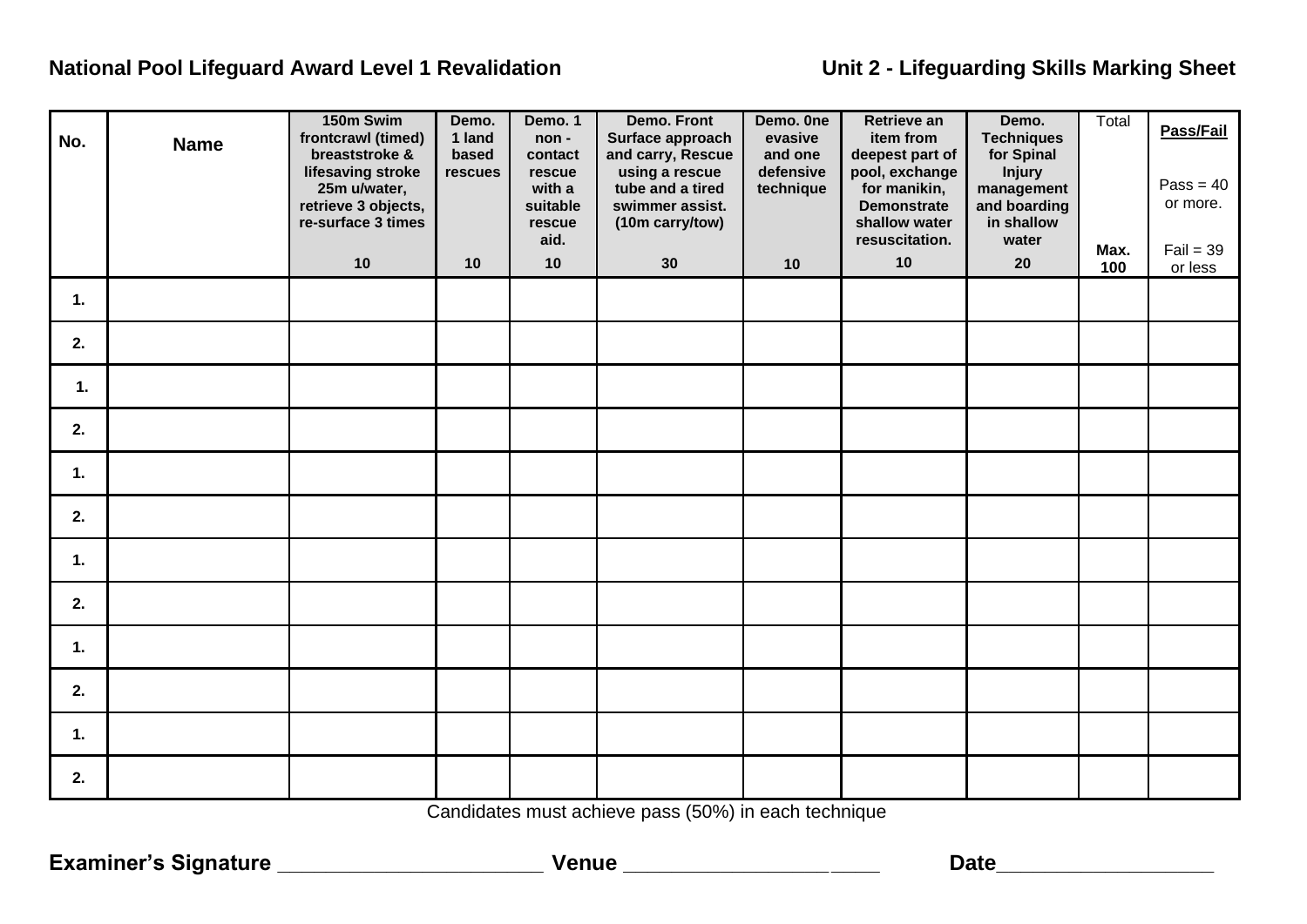# **National Pool Lifeguard Award Level 2 Revalidation Number 2 8 and Number 2 and Number 2 - Lifeguarding Skills Marking Sheet**

| No. | <b>Name</b> | 150m Swim<br>frontcrawl (timed)<br>breaststroke &<br>lifesaving stroke.<br>25m u/water,<br>retrieve 3 objects,<br>re-surface 3 times<br>10 | Demo.<br>1 land<br>based<br>rescue<br>10 | <b>Safe</b><br>entry with<br><b>Rescue</b><br>Tube,<br>rescue<br>subject &<br>tow 10m<br>10 | Demo. 2 from<br>contact rescues<br>and releases<br>from drowning<br>grips and a tired<br>swimmer assist<br>(all with 10m<br>carry/tow)<br>30 | <b>Demonstrate</b><br>evasive or<br>defensive<br>action<br>technique<br>10 | Surface dive to<br>depth 1.5m-2m,<br>retrieve manikin,<br>surface and tow<br>to shallow water.<br><b>Demonstrate</b><br>rescue breaths in<br>shallow<br>10 | Demo. Spinal<br><b>Injury</b><br>management<br>and boarding<br>in shallow<br>water<br>20 | <b>Total</b><br><b>Max</b><br>(100) | Pass<br>/Fail<br>$Pass =$<br>50 or more<br>$Fail =$<br>49 or less |
|-----|-------------|--------------------------------------------------------------------------------------------------------------------------------------------|------------------------------------------|---------------------------------------------------------------------------------------------|----------------------------------------------------------------------------------------------------------------------------------------------|----------------------------------------------------------------------------|------------------------------------------------------------------------------------------------------------------------------------------------------------|------------------------------------------------------------------------------------------|-------------------------------------|-------------------------------------------------------------------|
| 1.  |             |                                                                                                                                            |                                          |                                                                                             |                                                                                                                                              |                                                                            |                                                                                                                                                            |                                                                                          |                                     |                                                                   |
| 2.  |             |                                                                                                                                            |                                          |                                                                                             |                                                                                                                                              |                                                                            |                                                                                                                                                            |                                                                                          |                                     |                                                                   |
| 1.  |             |                                                                                                                                            |                                          |                                                                                             |                                                                                                                                              |                                                                            |                                                                                                                                                            |                                                                                          |                                     |                                                                   |
| 2.  |             |                                                                                                                                            |                                          |                                                                                             |                                                                                                                                              |                                                                            |                                                                                                                                                            |                                                                                          |                                     |                                                                   |
| 1.  |             |                                                                                                                                            |                                          |                                                                                             |                                                                                                                                              |                                                                            |                                                                                                                                                            |                                                                                          |                                     |                                                                   |
| 2.  |             |                                                                                                                                            |                                          |                                                                                             |                                                                                                                                              |                                                                            |                                                                                                                                                            |                                                                                          |                                     |                                                                   |
| 1.  |             |                                                                                                                                            |                                          |                                                                                             |                                                                                                                                              |                                                                            |                                                                                                                                                            |                                                                                          |                                     |                                                                   |
| 2.  |             |                                                                                                                                            |                                          |                                                                                             |                                                                                                                                              |                                                                            |                                                                                                                                                            |                                                                                          |                                     |                                                                   |
| 1.  |             |                                                                                                                                            |                                          |                                                                                             |                                                                                                                                              |                                                                            |                                                                                                                                                            |                                                                                          |                                     |                                                                   |
| 2.  |             |                                                                                                                                            |                                          |                                                                                             |                                                                                                                                              |                                                                            |                                                                                                                                                            |                                                                                          |                                     |                                                                   |
| 1.  |             |                                                                                                                                            |                                          |                                                                                             |                                                                                                                                              |                                                                            |                                                                                                                                                            |                                                                                          |                                     |                                                                   |
| 2.  |             |                                                                                                                                            |                                          |                                                                                             |                                                                                                                                              |                                                                            |                                                                                                                                                            |                                                                                          |                                     |                                                                   |

Candidates must achieve pass (50%) in each technique

**Examiner's Signature \_\_\_\_\_\_\_\_\_\_\_\_\_\_\_\_\_\_\_\_\_ Venue \_\_\_\_\_\_\_\_\_\_\_\_\_\_\_\_\_\_\_\_ Date\_\_\_\_\_\_\_\_\_\_\_\_\_\_\_\_\_\_**